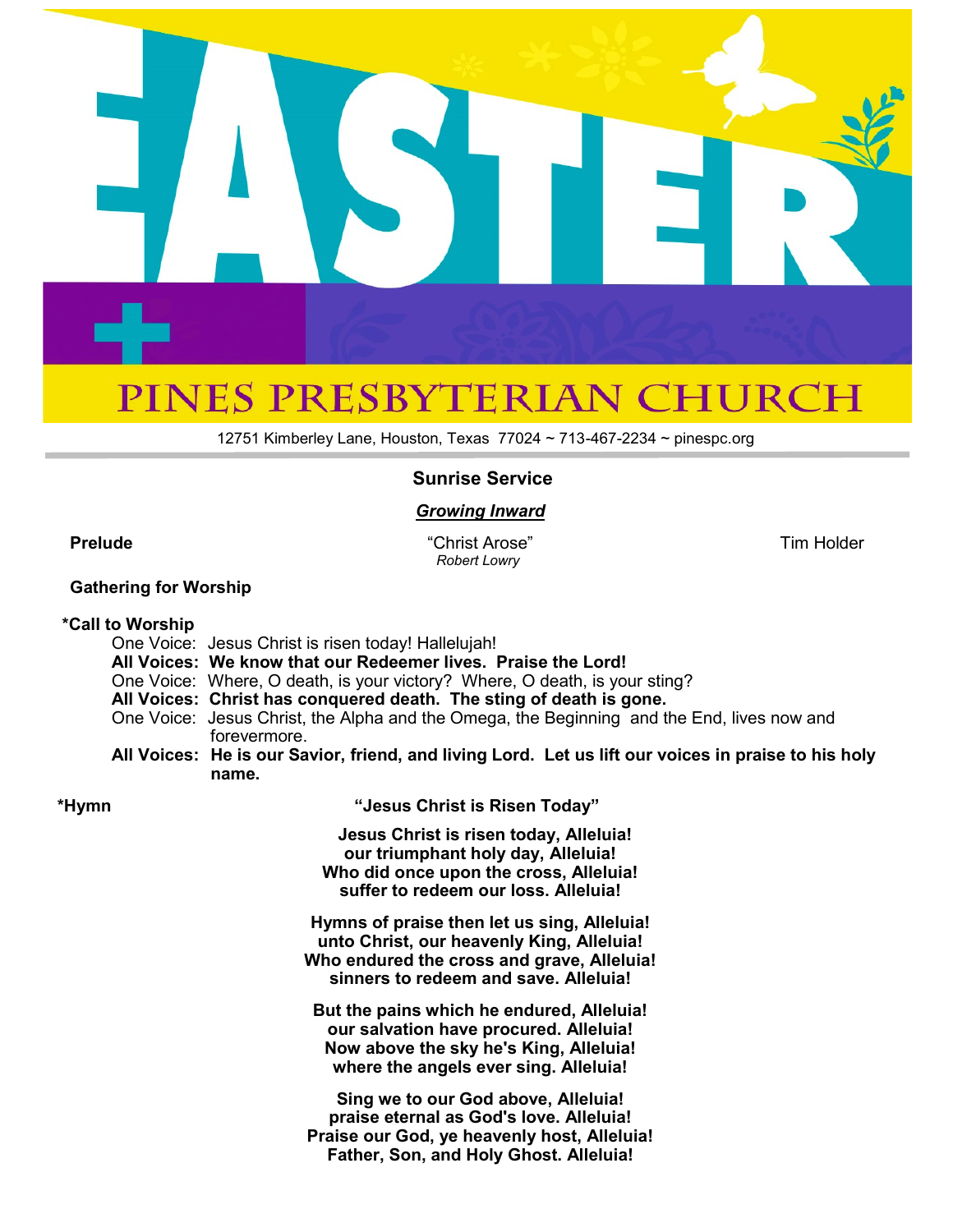# **\*Confession of Faith (From Ephesians 1 & 2))**

**All praise to God, the Father of our Lord Jesus Christ, who has blessed us with every spiritual blessing in the heavenly realms because we are united with Christ. Even before he made the world, God loved us and chose us in Christ to be holy and without fault in his eyes. God is so rich in kindness and grace that he purchased our freedom with the blood of his Son and forgave our sins. He has showered his kindness on us, along with all wisdom and understanding. God saved us by his grace when we believed. And we can't take credit for this; it is a gift from God. Salvation is not a reward for the good things we have done, so none of us can boast about it. For we are God's masterpiece. He has created us anew in Christ Jesus, so we can do the good things he planned for us long ago.**

| *Gloria Patri | #579 |
|---------------|------|
|               |      |

**Glory be to the Father, and to the Son, and to the Holy Ghost; As it was in the beginning, is now and ever shall be, world without end. Amen. Amen.** 

### *Looking Upward*

 **First Reading** John 20:1-<sup>10</sup>

**Second Reading**   $J$  **John 20:11-18** 

**Sermon EMPLA "Empty Tomb"** Rev. Barbara Retzloff

**\*Hymn "Alleluia, Alleluia! Give Thanks"**

**Alleluia, alleluia! Give thanks to the risen Lord. Alleluia, alleluia! Give praise to his name.**

> **Jesus is Lord of all the earth. He is the King of creation.**

**Spread the good news o'er all the earth: Jesus has died and has risen.**

**We have been crucified with Christ. Now we shall live forever.**

**Come let us praise the living God, joyfully sing to our Savior.**

**Offering** (At this time, you are invited to come forward and put your gift of flowers on the cross)

 *Serving Outward*

**Prayers of the People and the Lord's Prayer**



## **Welcome to Pines**

Pines is a joyful Christian community that welcomes all. Our Mission is to make disciples who know, love, and trust in Jesus Christ. We live into our Mission by Looking Upward, Growing Inward, and Serving Outward.

### **Helpful devices:**

Auditory assistance receivers are available with the Ushers.

\*All who are able may stand

# **The Lord's Prayer**

Our Father, who art in heaven, hallowed be thy name. Thy kingdom come, thy will be done, on earth as it is in heaven. Give us this day our daily bread; and forgive us our debts, as we forgive our debtors; and lead us not into temptation, but deliver us from evil. For thine is the kingdom and the power and the glory, forever. Amen.

 $\overline{\phantom{a}}$  , where  $\overline{\phantom{a}}$ 



**A Stephen Ministry Congregation**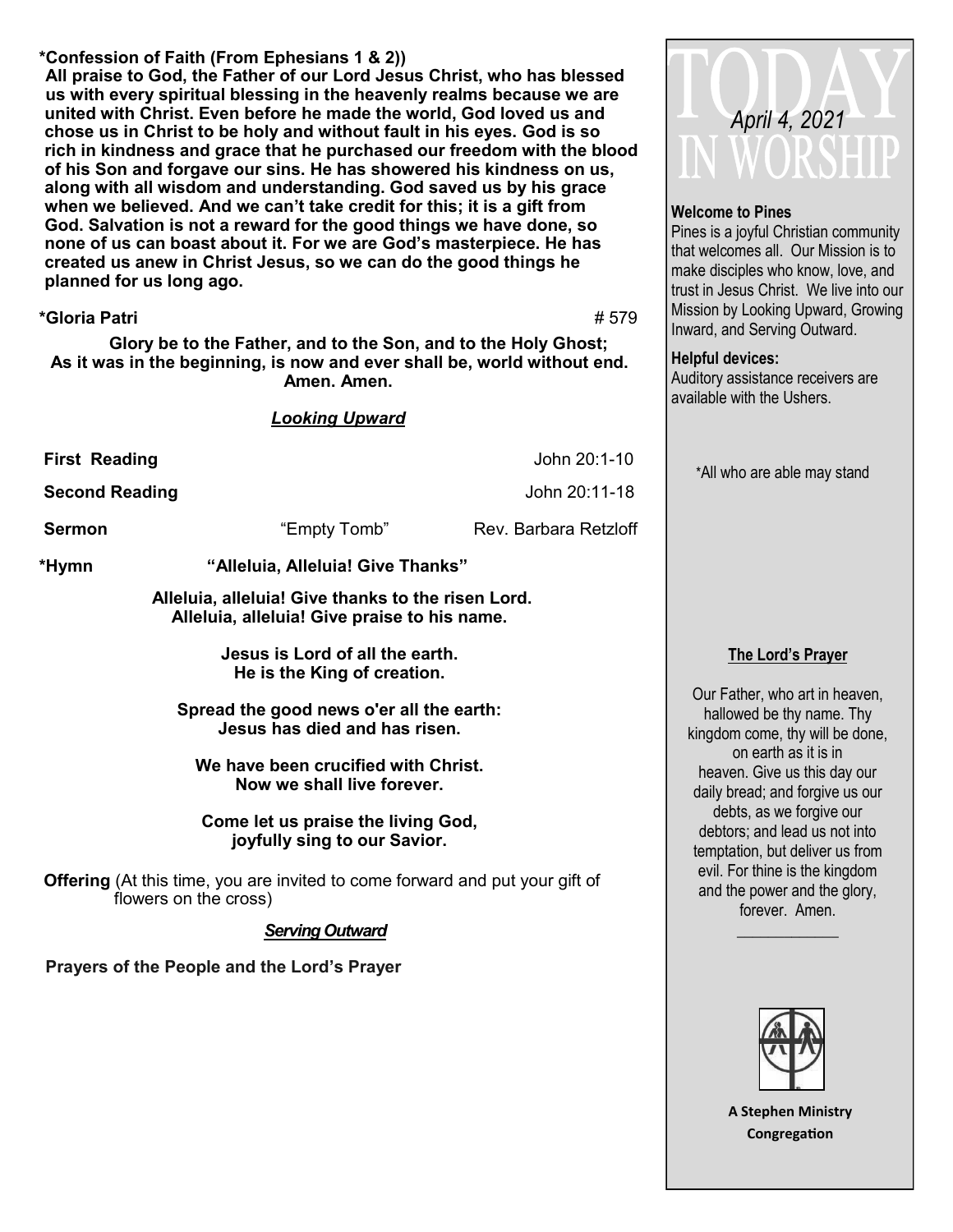**\*Hymn "Because He Lives"** 

**God sent His Son They called Him Jesus; He came to love, heal and forgive. He bled and died to buy my pardon; An empty grave is there to prove my Savior lives.**

**How sweet to hold our newborn baby, and feel the pride and joy he gives; But greater still the calm assurance;** 

**This child can face uncertain days because Christ lives. And then one day I'll cross that river, I'll fight life's final war with pain.** 

**And then, as death gives way to vict'ry, I'll see the lights of glory, and I'll know He reigns.**

> **(Refrain) Because He lives I can face tomorrow; Because He lives, all fear is gone. Because I know He holds the future, and life is worth the living just because he lives.**

**\*Charge and Benediction**

**\*Benediction Response** "Blessed Assurance"

**This is my story; this is my song, praising my Savior all the day long; this is my story; this is my song, praising my Savior all the day long.**

**\*Postlude** "He Lives" *Alfred H. Ackley*

Words printed by permission CCLI 998238 Portions of our liturgy are from The Abingdon Worship Annual 2021 Copyright © 2019 by Abingdon Press. Used by permission.

**Note: If you are worshiping from your car, please tune into FM107.1**



**Instagram.com/pineshouston** 

**Get the latest announcements and reminders right before events happen.** Find us here: https://twitter.com/HoustonPines.

j

I I **www.facebook.comPinesPresbyterian Find us on Facebook Church-1425251917704955/**

 **The newsletter is available in the Narthex for those unable to access it online.**

 $\rightarrow$  **)**